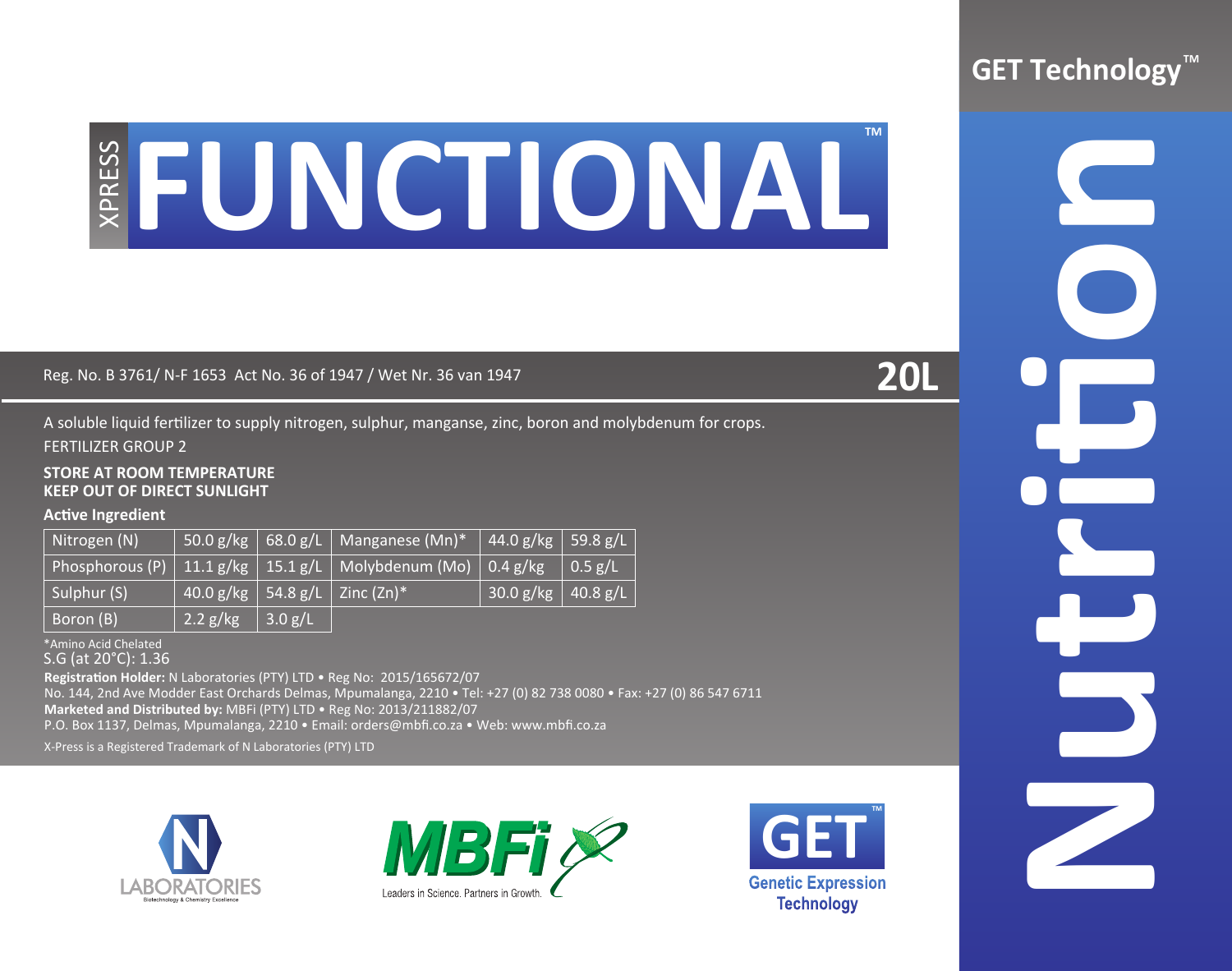# **DIRECTIONS FOR USE: USE ONLY AS INDICATED.**

Use exclusively as fertilizer. Shake well before use.

## **GENERAL APPLICATION GUIDE:**

| <b>Row Crops:</b>            |                                                                                                                      |  |  |  |
|------------------------------|----------------------------------------------------------------------------------------------------------------------|--|--|--|
| <b>Foliar Applications</b>   | Dilute 1 L: 100 L Water and apply to the crop (Maximum concentration of 3% or 3 L/100 L of water).                   |  |  |  |
| Soil Applications            | 3-5 L per hectare application.                                                                                       |  |  |  |
| <b>Infurrow Applications</b> | 1-3 L per hectare.                                                                                                   |  |  |  |
| <b>Tree Crops and Vines:</b> |                                                                                                                      |  |  |  |
| <b>Foliar Applications</b>   | Dilute 0.5 L: 100 L water and apply as a full cover application (Maximum concentration of 2% or 2 L/100 L of water). |  |  |  |
| Soil Applications            | 5-10 L/ha per application, dilute 1:1000 and apply 3-6 times through the growth periods.                             |  |  |  |

### **MIXING AND APPLICATION DETAILS:**

X-Press Functional should preferably be applied in the early morning or late afternoon. The rate of application is dependent on the soil fertility and reaction required. The lower rates should be used for maintenance while the higher rates will correct nutritional deficiencies.

### **COMPATIBILITY:**

X-Press Functional is compatible with Roundup Power Max Reg No.: L 7769 Act 36 of 1947 (Active Ingredient 540 g / L Glyphosate (Glycine)).

### **STORAGE:**

X-Press Functional should be stored out of direct sunlight and in a dry and cool place under frost-free conditions. Keep the product locked up and out of the reach of children and pets. Avoid contamination of foodstuff or water sources.

| Crop                   | Dosage/Hectare | <b>Application Timing</b>                                                                               |
|------------------------|----------------|---------------------------------------------------------------------------------------------------------|
| Bean: Dry & Green      | $1-3L$         | First application at V4-6 growth stage, repeated at R1-2 (start of flowering).                          |
| Berry                  | $2-3L$         | Apply at 4-6 Leaf stage; repeat every 21 days.                                                          |
| Carrot                 | $2-3L$         | Apply at 4-6 Leaf stage; repeat every 21 days.                                                          |
| Cherry                 | $2 - 4$ L      | SStart application at 50% flowering; fruit set; 28 days later and then as required.                     |
| Citrus                 | $4-5L$         | Start application at 50% flowering; fruit set; 28 days later and then as required.                      |
| Cruciferae             | $2-3L$         | Apply at 4-6 Leaf stage; repeat every 21 days.                                                          |
| Cucurbit               | $2-3L$         | Apply at 4-6 Leaf stage; repeat every 21 days.                                                          |
| Groundnut              | $1-3L$         | First application at V4-6 growth stage, repeated at R1-2 (start of flowering).                          |
| Kiwi Fruit             | $2-3L$         | Start application at 10 cm shoot length; pre flowering; 3mm berry size; 28 days later.                  |
| Lettuce                | $2-3L$         | Apply at 4-6 Leaf stage, repeat every 21 days.                                                          |
| Maize                  | $1-3L$         | First application at V4-6 growth stage (15cm shoot height); repeated if required at V8-10 growth stage. |
| Nuts: Macadamia, Pecan | $3-5L$         | Start application at 50% flowering; fruit set; 28 days later and then as required.                      |